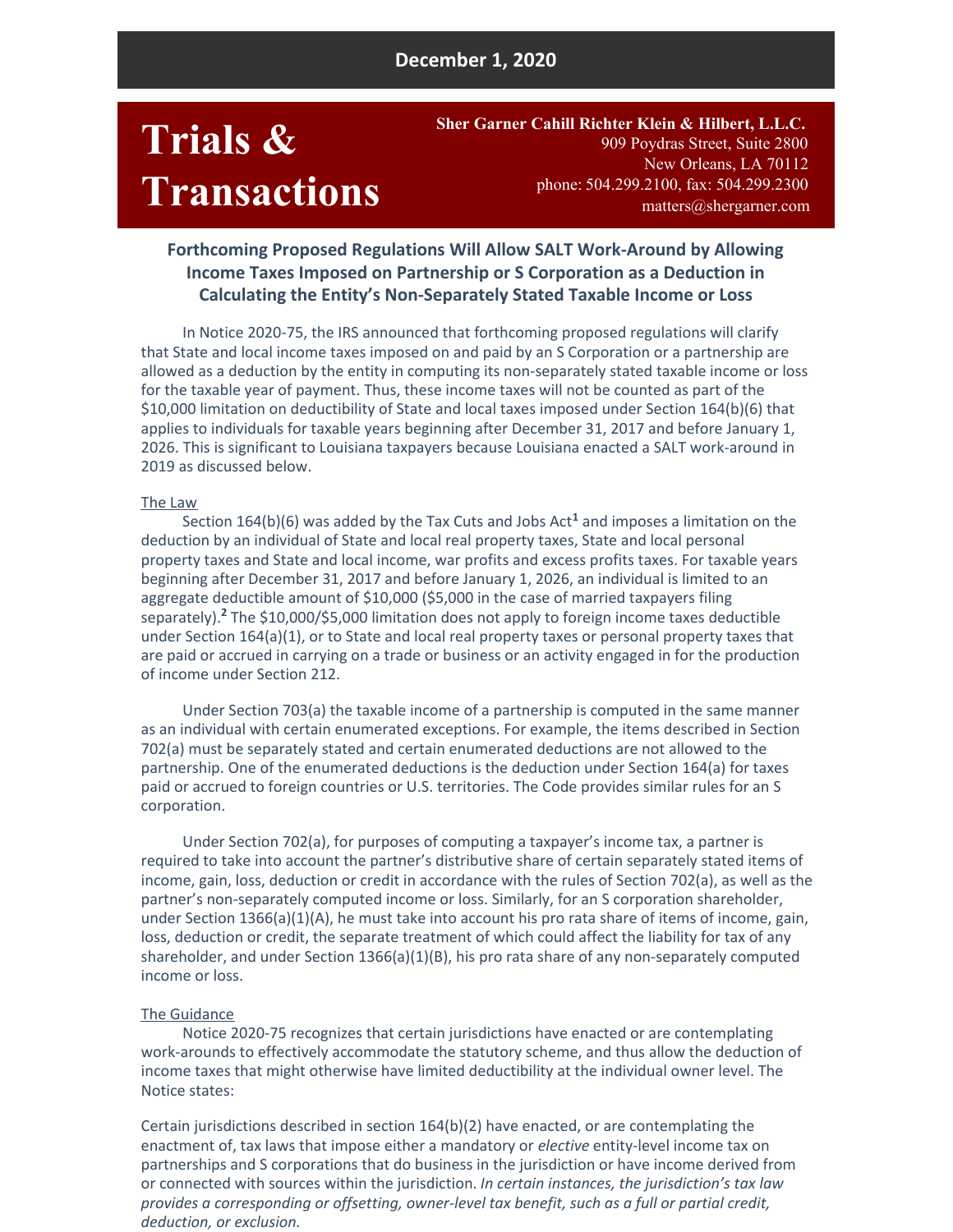(Emphasis added). 3

In order to provide certainty to individual owners of partnerships and S corporations, the Notice states that Treasury and the IRS intend to issue proposed regulations on the calculation of the SALT limitation by these owners.

Notice 2020-75 announces that the regulations will apply to Specified Income Tax Payments, which are defined as any amount *paid* by a partnership or S corporation to a State, a political subdivision of a State, or the District of Columbia (a domestic jurisdiction) to satisfy the entity's liability for income taxes imposed by the domestic jurisdiction. A Specified Income Tax Payment does not include income taxes imposed by U.S. territories or their political subdivisions. The payment must be for a direct payment of income tax imposed on the entity, determined without regard to whether the income tax is the result of an election by the entity or whether the entity's owners receive a partial or full deduction, exclusion, credit, or other tax benefit that is based on their share of the amount paid by the entity to satisfy its income tax liability under the domestic jurisdiction's tax law and which reduces its owner's individual income tax liabilities under the law of the domestic jurisdiction.

Under Notice 2020-75, a Specified Income Tax Payment is allowed as a deduction to the partnership or S corporation in computing its taxable income for the taxable year in which the payment is made. The Specified Income Tax payment is not a separately stated item for purposes of Sections 702 or 1366 and must be reflected in a partner's or S corporation's distributive or prorata share of the non-separately computed income or loss of the entity. Finally, a Specified Income Tax Payment is not taken into account in applying the Section 164(b)(6) limitation to the entity owner.

## Applicability Date

The proposed regulations described in Notice 2020-75 will apply to Specified Income Tax Payments made on or after November 9, 2020. Additionally, the proposed regulations will allow taxpayers to apply the rules described in Notice 2020-75 to Specified Income Tax Payments made in a taxable year of the partnership or S corporation ending after December 31, 2017 and before November 9, 2020, provided that the payment is made to satisfy the entity's liability for income tax imposed pursuant to a law enacted prior to November 9, 2020. Finally, prior to issuance of the proposed regulations, taxpayers may rely on the provisions of Notice 2020-75.

### **The Louisiana Work-Around**

In 2019, Louisiana enacted an elective provision that allows partnerships and S corporations to effectively be treated as a C corporation for Louisiana state corporation income tax purposes. **4** Under this provision, an S corporation or entity taxed as a partnership for federal income tax purposes may elect to be taxed and comply with the Louisiana corporation income tax provisions as if the entity had been required to file an income tax return with the IRS as a C corporation.

The election may be made for taxable years of the entity beginning on or after January 1, 2019, and once made can only be terminated with the consent of the Secretary of the Department of Revenue.

If the election is made, the income tax is computed at a rate that generally mimics the individual income tax rates in Louisiana rather than the corporation income tax rate.

Generally, a Louisiana resident pays Louisiana individual income taxes based on the taxable income shown on his federal income tax return, which includes the flow-through of items of income, gain, loss and deduction and non-separately stated income or loss reported to the individual from partnerships and S corporations on his federal income tax return. However, if the partnership or S corporation makes the election to pay corporation income tax, in computing Louisiana net income, the individual excludes the net income or net losses received from an entity provided the entity properly filed a Louisiana corporation income tax return pursuant to the election allowed by La. R.S. §47:287.732.2. **5**

Louisiana taxpayers should be cautioned that making the election to have a partnership or S corporation taxed as a C corporation for Louisiana income tax purposes can have significant collateral effects. For example, the election could eliminate the ability to use the net capital gain deduction that is available in connection with the sale of a business that has maintained its commercial domicile in Louisiana for at least 5 years, where the taxpayer has held his interest in the business for at least 5 years. **6**